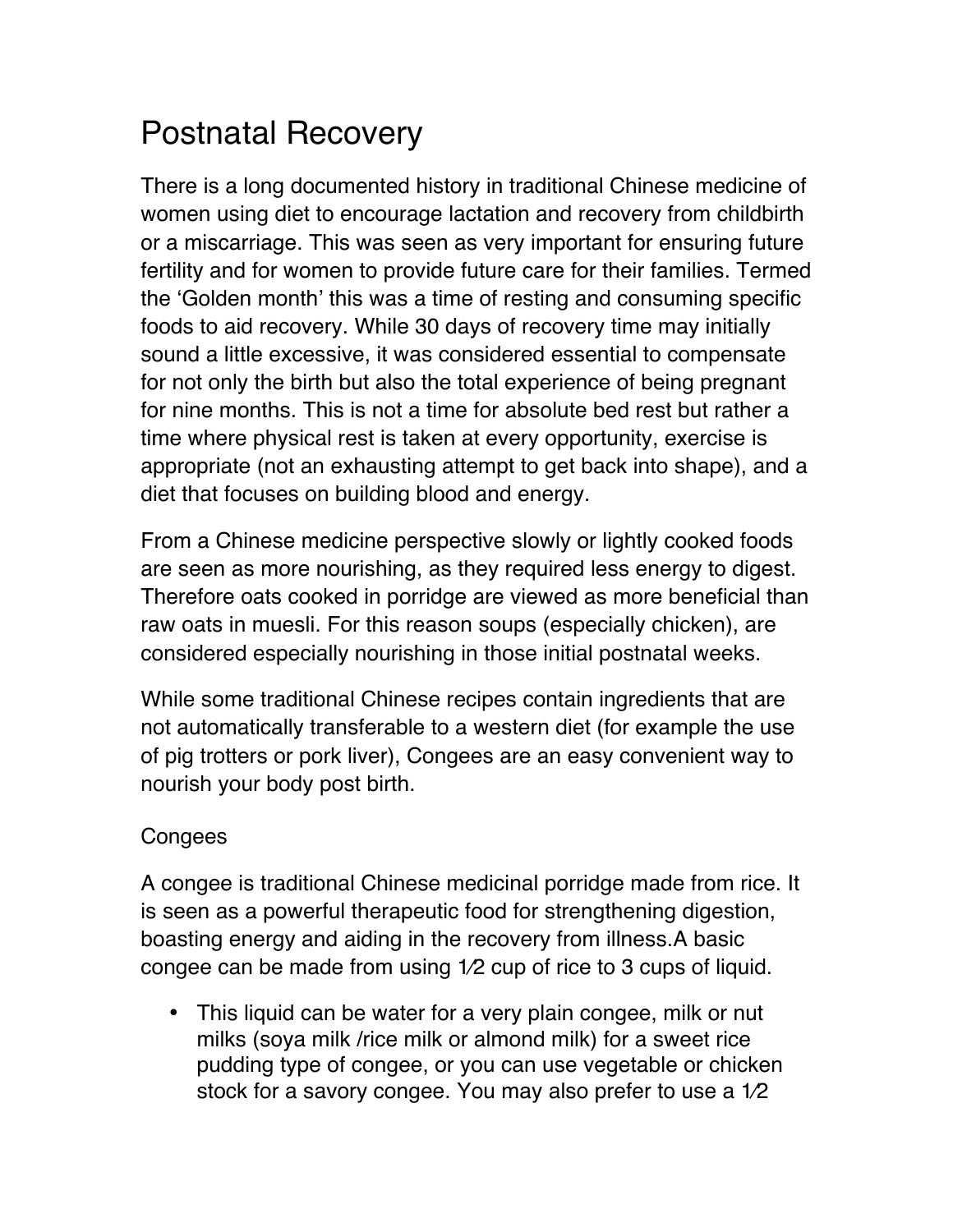water 1⁄2 milk /stock mixture depending on your taste preferences.

- The amount of liquid you use will determine the thickness of the porridge, which can be thick like oat porridge or watery like a soup, simply adjust the amount of liquid depending on your preference.
- Polished rice is usually the grain used however sweet (glutinous rice) can be used to give a sweeter tasting congee. You can also use Arboria (risotto) rice or another grain such as barely for the savory congee To prepare, simply rinse the rice thoroughly and place with the liquid in a slow cooker overnight on low heat. By placing your ingredients in the slow cooker overnight you wake up to a nourishing snack that can be eaten throughout the day with no further effort.If you wish to cook in a pot or oven it will need to be prepared on a low heat for several hours. To this basic recipe any combination of the following can be added to suit your individual tastes.
- Sweet Congees
	- $\triangleright$  Add fresh or dried fruits such as apricots, figs, red or black dates
	- $\triangleright$  Add spices such cinnamon, cardamom or vanilla
	- $\triangleright$  For a creamy congee you can use Arborio rice with coconut milk (full strength or diluted with water depending on your taste) with a whole vanilla pod and cinnamon to taste
- Savory Congees
	- $\triangleright$  Add meat on the bone (for example chicken pieces or pork bones) to cook through and add flavor
	- $\triangleright$  Add fresh Shiitake mushrooms cooked with a little garlic, topping with freshly chopped spring onion when cooked
	- $\triangleright$  For a variation on chicken soup add chicken bones and ginger with chicken or vegetable stock
	- $\triangleright$  For a nourishing congee to help build breast milk add fresh figs with red dates and pork bones with stock for a nourishing congee to help build breast milk